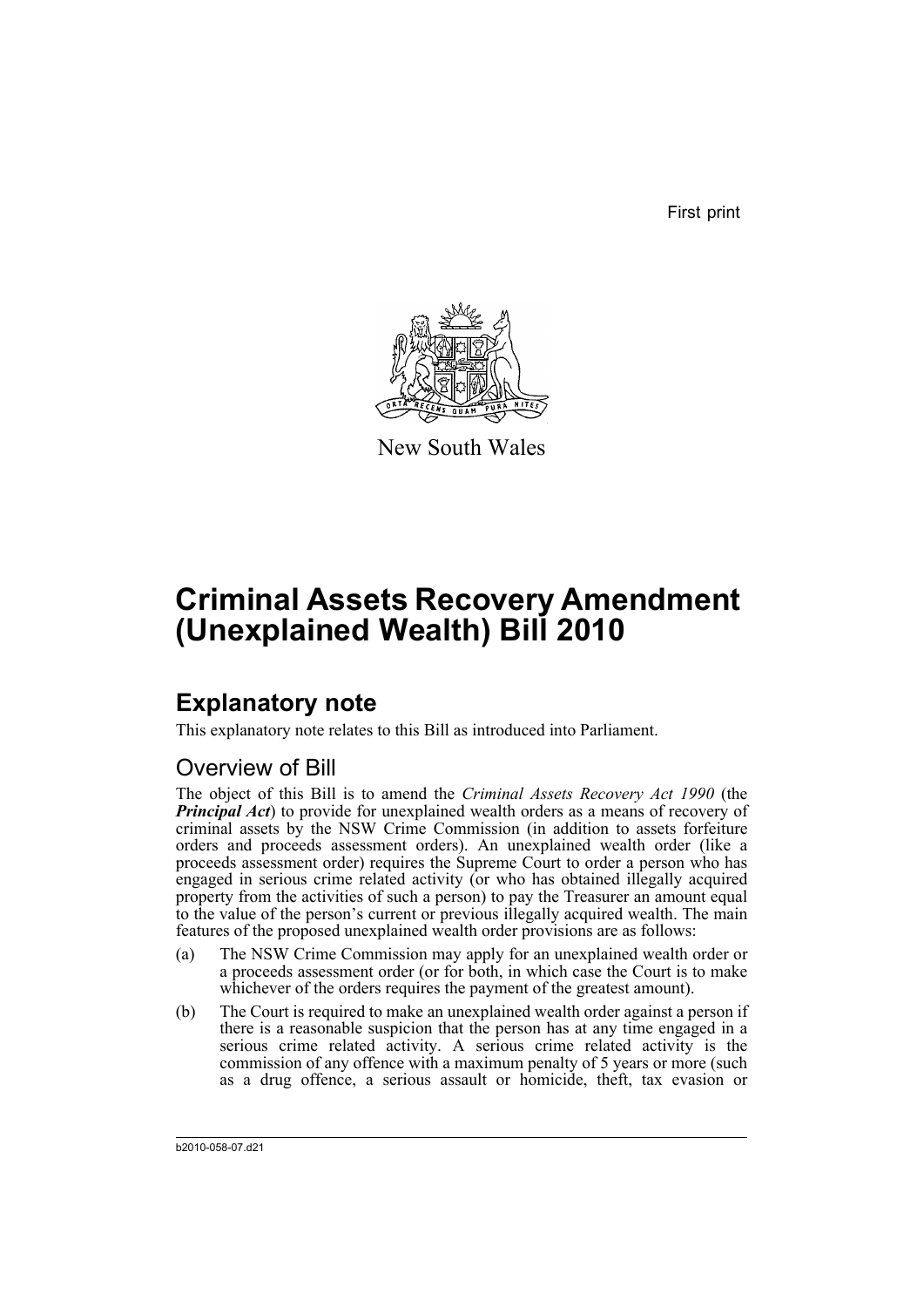Explanatory note

intentional damage to property of more than \$500 in value), whether or not the person has been charged with the offence and (if charged) whether or not the person has been convicted or acquitted.

- (c) The Court is also required to make an unexplained wealth order against a person who has at any time acquired any property derived from the serious crime related activity of another person (whether or not the person against whom the order is made knew or suspected that the property was derived from illegal activities).
- (d) The amount required to be paid by an unexplained wealth order is the total value of all the current and previous wealth of the person against whom the order is made, less any wealth that the person can establish was not illegally obtained. The assessment of the unexplained wealth of a person extends to the value of any interest in property owned or under the control of the person, any property previously expended, consumed or otherwise disposed of and any service, benefit or advantage provided to the person or to another at his or her request.
- (e) The Court is given a discretion to refuse to make an unexplained wealth order, or to reduce its amount, if it is in the public interest to do so.

The proposed unexplained wealth order provisions differ in a number of respects from the existing continued provisions relating to proceeds assessment orders, including in the following respects:

- (a) The Court is required to make a proceeds assessment order only if it is satisfied that it is more probable than not that the person has engaged in a serious crime related activity or acquired the proceeds of any such activity from another person (and not just a reasonable suspicion).
- (b) The Court can only make a proceeds assessment order if the relevant serious crime related activity occurred within 6 years of the application for the order (and not just at any time).
- (c) The Court cannot make a proceeds assessment order (on the basis of the acquisition of proceeds of the activity of another) unless the person knew or ought to have known that the proceeds were from some illegal activity. Such an order also cannot be made against a child under 18 years of age.
- (d) The amount required to be paid by a proceeds assessment order is not assessed on an unexplained wealth basis but on the basis of wealth assessed to be derived from any illegal activity within the previous 6 years, including a presumption that wealth is so obtained if it is the difference between total wealth before the illegal activity and total wealth (including expenditure) afterwards.
- (e) The assessment of the amount payable under a proceeds assessment order may include the value of property forfeited or taken into account under another confiscation order under the Principal Act or under related legislation that applies to court orders on conviction (any such assessment is not available for unexplained wealth orders).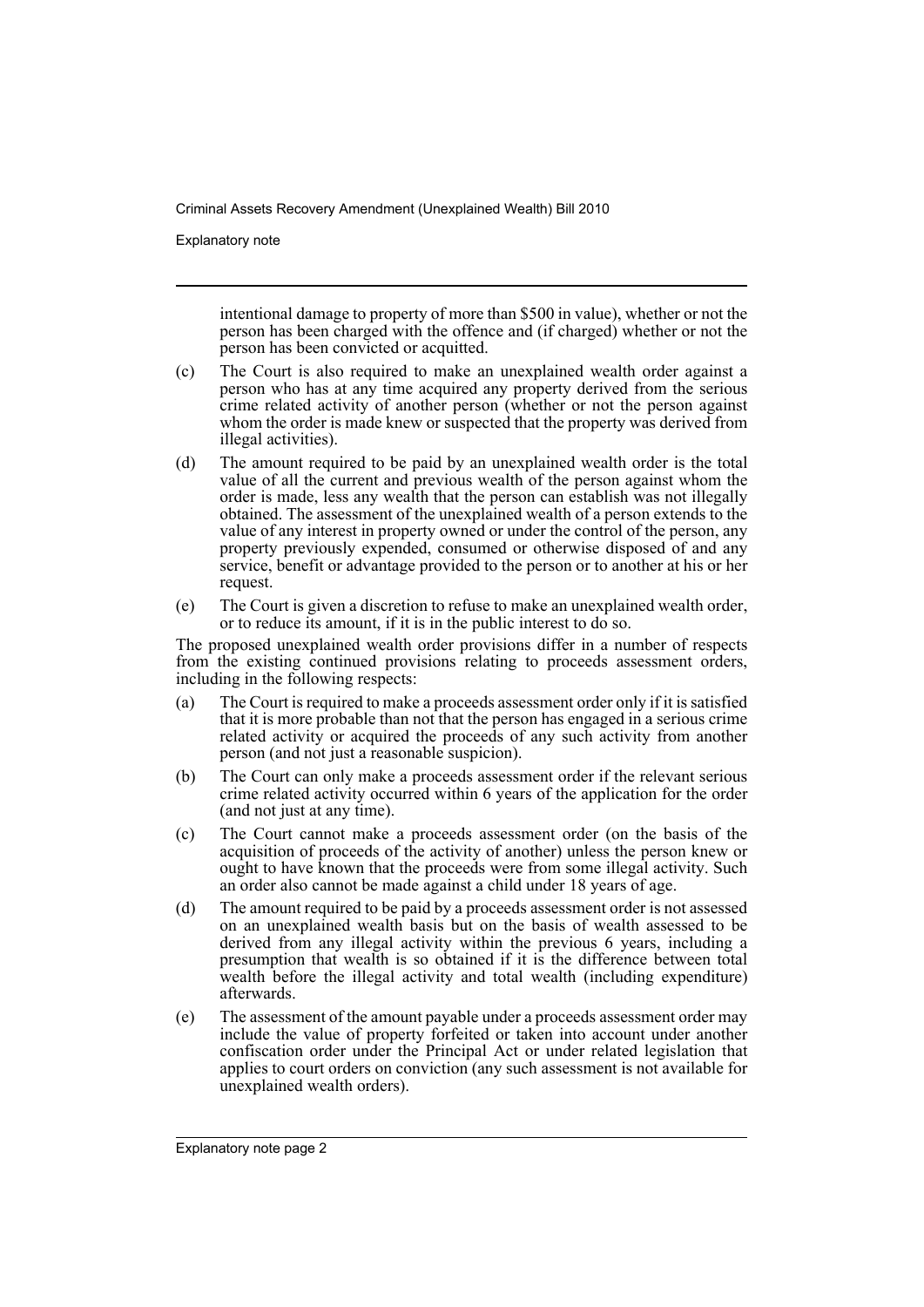Explanatory note

(f) The Court is not given a discretion to refuse to make a proceeds assessment order (or reduce the amount payable) if it is in the public interest to do so.

## Outline of provisions

**Clause 1** sets out the name (also called the short title) of the proposed Act.

**Clause 2** provides for the commencement of the proposed Act on the date of assent to the proposed Act.

## **Schedule 1 Amendment of Criminal Assets Recovery Act 1990 No 23**

**Schedule 1 [1]** includes unexplained wealth orders in the objects of the Principal Act.

**Schedule 1 [2], [3], [4], [5], [8] and [12]** make consequential amendments on the inclusion of unexplained wealth orders as an alternative to proceeds assessment orders.

**Schedule 1 [6] and [7]** enable a restraining order to be sought over all the interests in property (and not just specified interests) of a person suspected of deriving proceeds from serious crime related activities as a consequence of the application of the unexplained wealth order provisions to such a person.

**Schedule 1 [9]** enables the NSW Crime Commission to apply for an unexplained wealth order or a proceeds assessment order (or for both, in which case the Court is to make whichever of the orders requires the payment of the greatest amount).

**Schedule 1 [10]** ensures that the provision that prevents a proceeds assessment order being made against a child under 18 years of age who merely acquires crime derived property does not also prevent an order from being made against a corporation.

**Schedule 1 [11], [13] and [14]** (in so far as it inserts proposed section 28C) transfer general provisions relating to proceeds assessment orders so that they also apply to unexplained wealth orders.

**Schedule 1 [14]** also inserts proposed sections 28A and 28B. Proposed section 28A enables the NSW Crime Commission to apply to the Supreme Court for an unexplained wealth order against a person (the *defendant*) requiring payment of the amount assessed by the Court as the unexplained wealth of the person. The Court must make such an order if it finds that there is a reasonable suspicion that the defendant has at any time engaged in a serious crime related activity or derived wealth from a serious crime related activity of another person. The Court may refuse to make an order or exclude wealth from an order if it thinks it is in the public interest to do so. Proposed section 28B provides for the assessment of the unexplained wealth of a person, which is defined as the total current or previous wealth of the person other than any part of that wealth that the Court is not satisfied on the balance of probabilities is not or was not illegally acquired wealth. The proposed section sets out the things included in the current or previous wealth of a person, including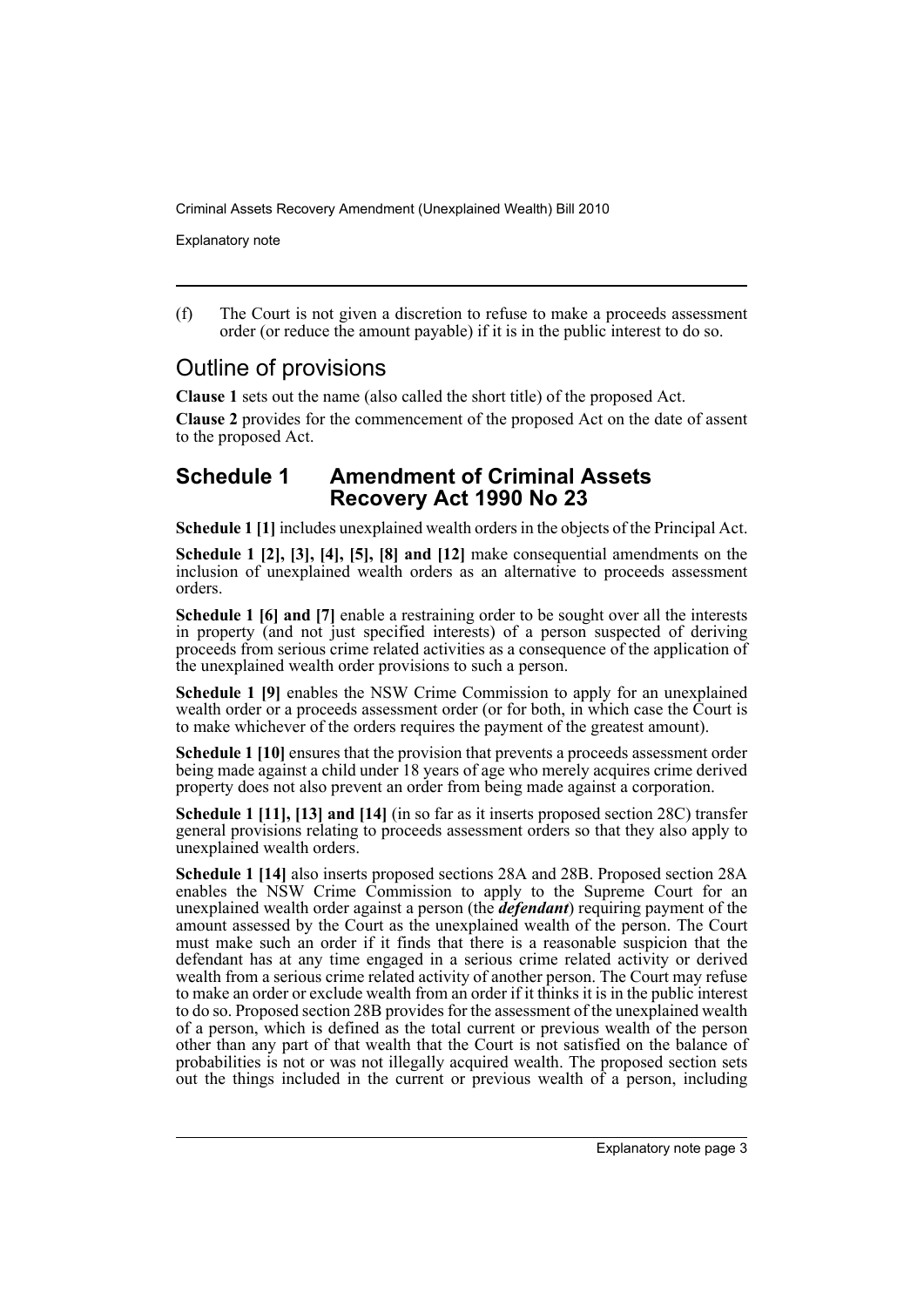Explanatory note

property expended, consumed or otherwise disposed of and any service, benefit or advantage provided to the person or to another at his or her request.

**Schedule 1 [15]** provides that half of the proceeds of unexplained wealth orders and proceeds assessment orders are to be paid to the credit of the Victims Compensation Fund established under the *Victims Support and Rehabilitation Act 1996*. The proceeds are to be calculated after deducting amounts payable under other orders or to the Commonwealth, another State or a Territory or to an authority of the Commonwealth, another State or a Territory.

**Schedule 1 [16]** enables regulations containing provisions of a savings or transitional nature to be made consequent on the enactment of the proposed Act.

**Schedule 1 [17]** provides that the amendments made to the Principal Act do not affect existing applications for proceeds assessment orders or restraining orders, and requires proceeds of existing proceeds assessment orders, received after the commencement of the proposed Act, to be paid to the Victims Compensation Fund in accordance with the amended provisions.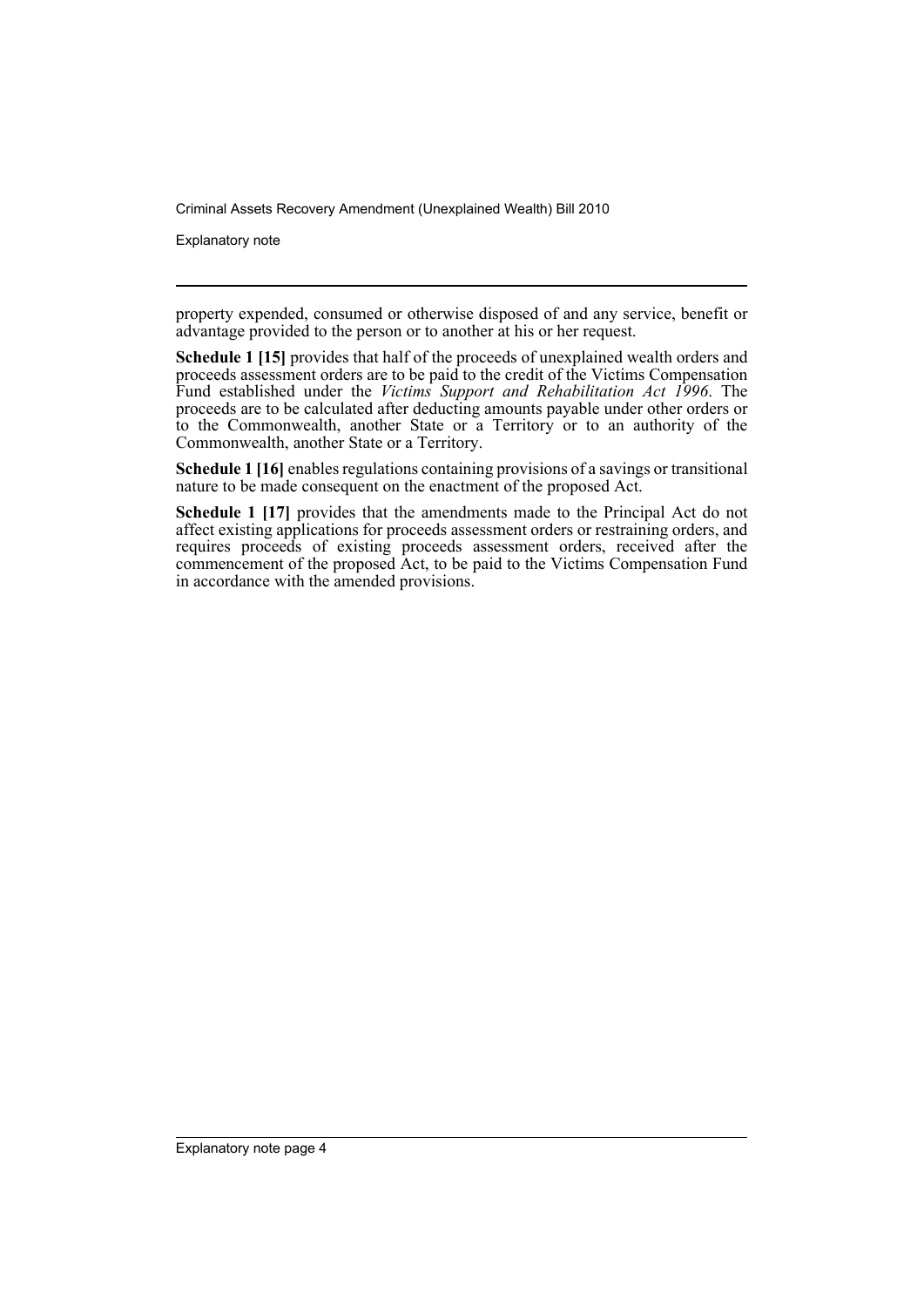First print



New South Wales

# **Criminal Assets Recovery Amendment (Unexplained Wealth) Bill 2010**

## **Contents**

|            |                                                      | Page |
|------------|------------------------------------------------------|------|
|            | Name of Act                                          |      |
|            | 2 Commencement                                       |      |
| Schedule 1 | Amendment of Criminal Assets Recovery Act 1990 No 23 | - 3  |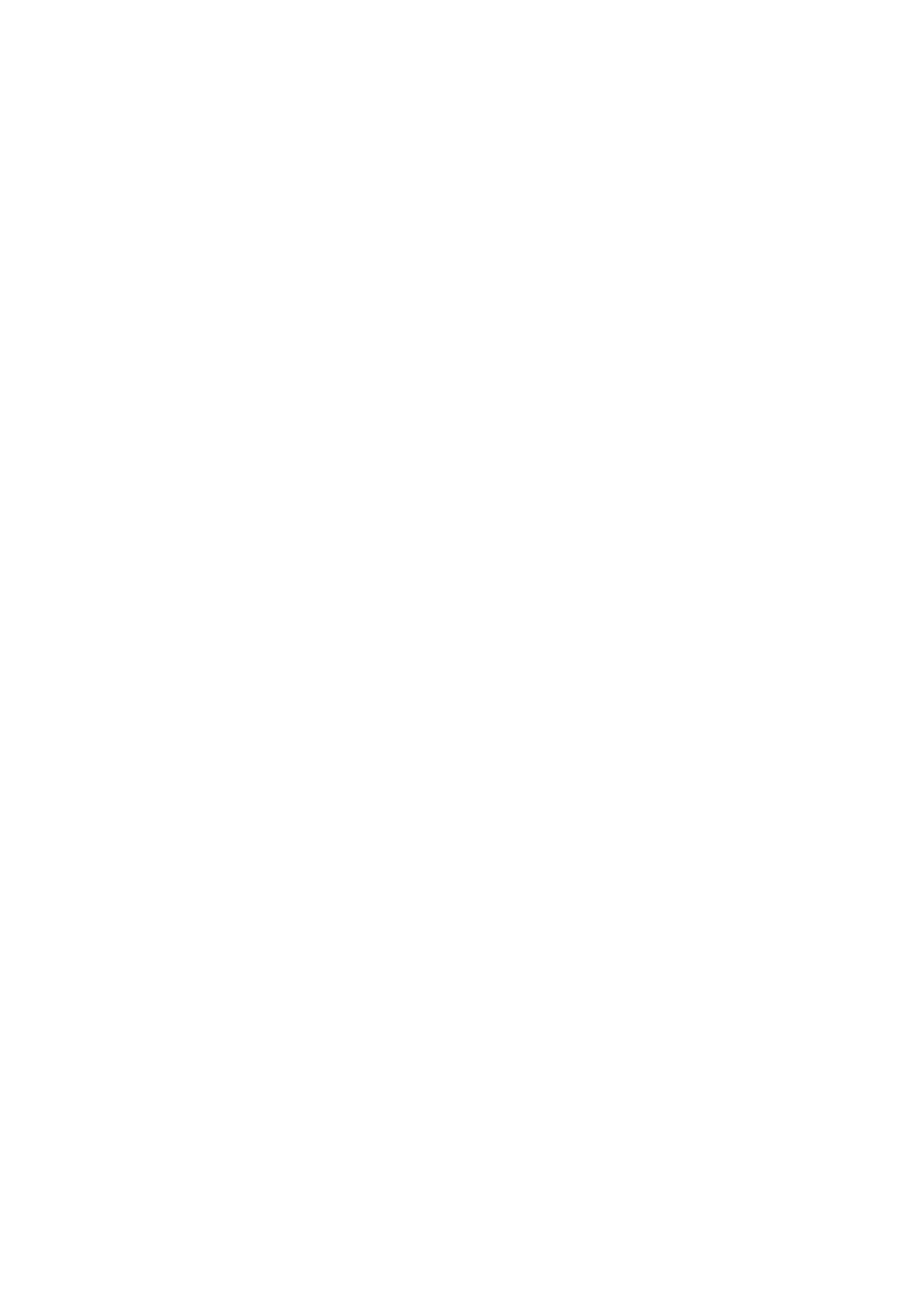

New South Wales

# **Criminal Assets Recovery Amendment (Unexplained Wealth) Bill 2010**

No , 2010

### **A Bill for**

An Act to amend the *Criminal Assets Recovery Act 1990* with respect to the recovery of unexplained wealth; and for other purposes.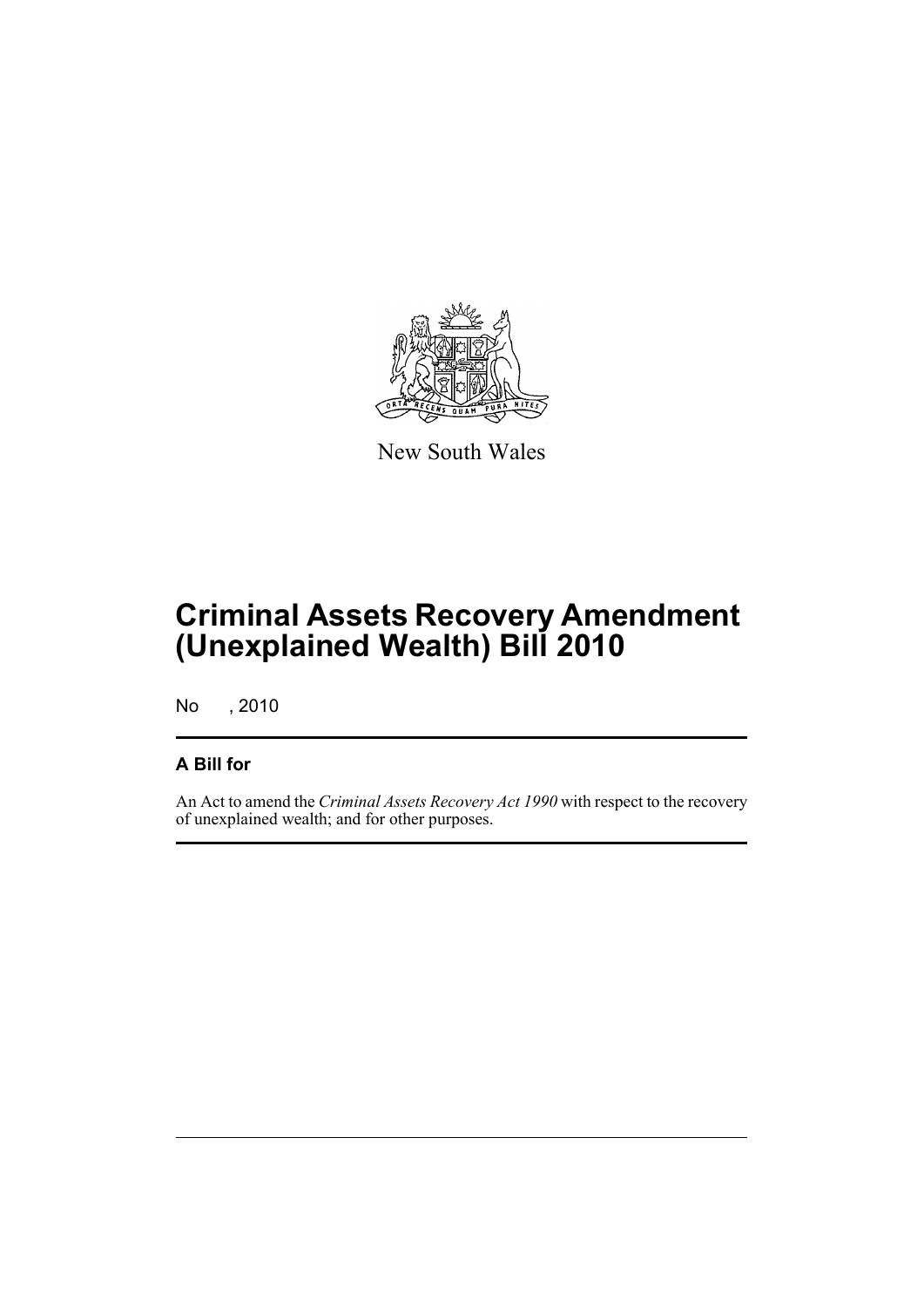<span id="page-7-1"></span><span id="page-7-0"></span>

| The Legislature of New South Wales enacts:                                           | 1                   |
|--------------------------------------------------------------------------------------|---------------------|
| Name of Act                                                                          | $\mathcal{P}$       |
| This Act is the Criminal Assets Recovery Amendment (Unexplained<br>Wealth) Act 2010. | 3<br>$\overline{4}$ |
| Commencement                                                                         | 5                   |
| This Act commences on the date of assent to this Act.                                | 6                   |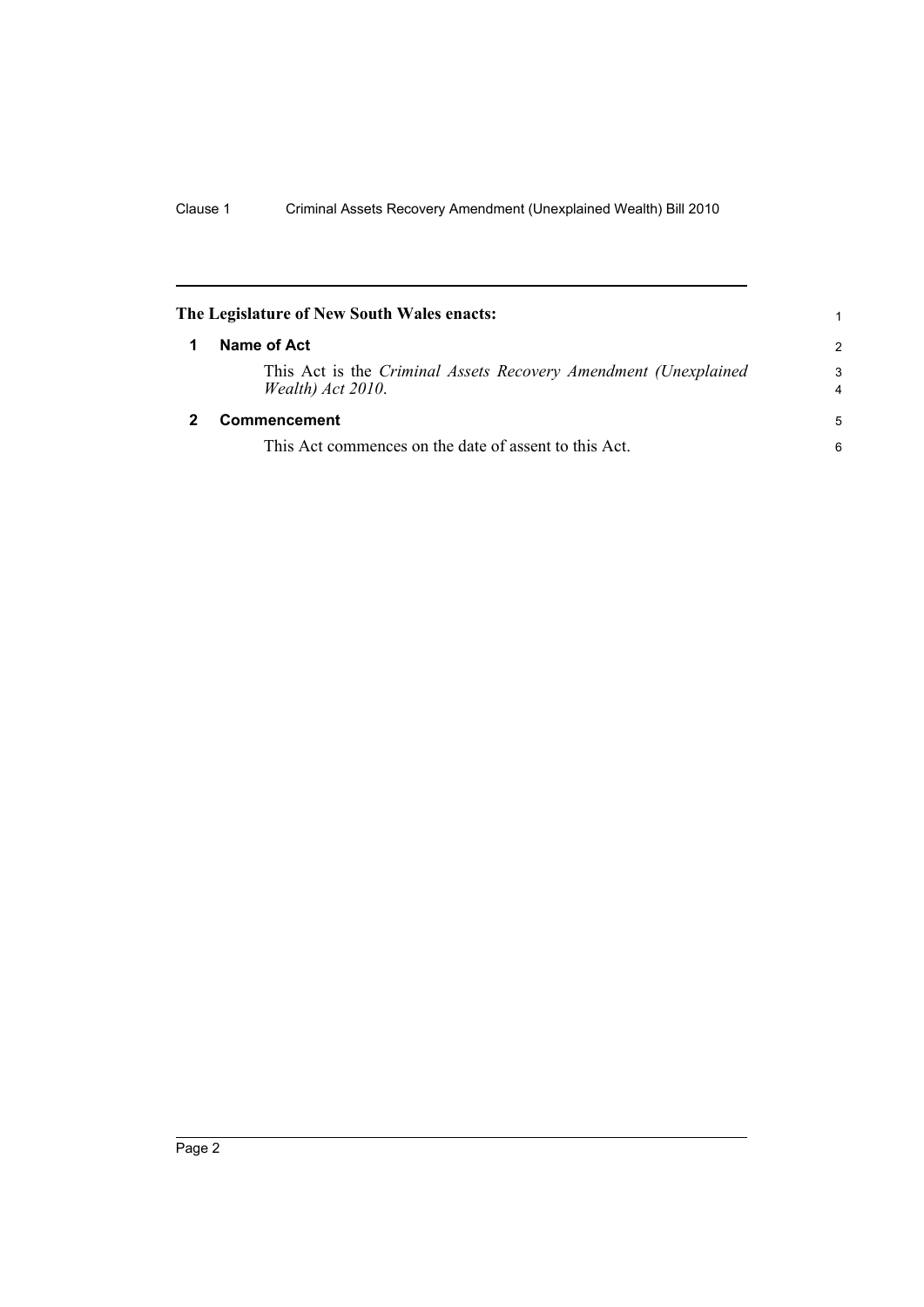Amendment of Criminal Assets Recovery Act 1990 No 23 Schedule 1

1 2

#### <span id="page-8-0"></span>**Schedule 1 Amendment of Criminal Assets Recovery Act 1990 No 23**

#### **[1] Section 3 Principal objects**

Omit section 3 (b). Insert instead:

| (a1) | to enable the current and past wealth of a person to be      |
|------|--------------------------------------------------------------|
|      | recovered as a debt due to the Crown if the Supreme Court    |
|      | finds there is a reasonable suspicion that the person has    |
|      | engaged in a serious crime related activity (or has acquired |
|      | any of the proceeds of any such activity of another person)  |
|      | unless the person can establish that the wealth was          |
|      | lawfully acquired, and                                       |
|      |                                                              |

(b) to enable the proceeds of illegal activities of a person to be recovered as a debt due to the Crown if the Supreme Court finds it more probable than not the person has engaged in any serious crime related activity in the previous 6 years or acquired proceeds of the illegal activities of such a person, and

|       | acquired proceeds of the illegal activities of such a person,<br>and                                                                               | 16<br>17 |
|-------|----------------------------------------------------------------------------------------------------------------------------------------------------|----------|
| [2]   | <b>Section 4 Definitions</b>                                                                                                                       | 18       |
|       | Omit "or a proceeds assessment order" from the definition of <i>confiscation</i><br><i>order</i> in section 4 (1).                                 | 19<br>20 |
|       | Insert instead ", proceeds assessment order or unexplained wealth order".                                                                          | 21       |
| $[3]$ | The whole Act (including the defined expression "interstate proceeds<br>assessment order" in section 4 (1))                                        | 22<br>23 |
|       | Omit "interstate proceeds assessment order" wherever occurring.                                                                                    | 24       |
|       | Insert instead "interstate proceeds assessment or unexplained wealth order".                                                                       | 25       |
| [4]   | Section 4 (1), definition of "unexplained wealth order"                                                                                            | 26       |
|       | Insert in alphabetical order:                                                                                                                      | 27       |
|       | <i>unexplained wealth order</i> means an order made under<br>section 28A and in force.                                                             | 28<br>29 |
| [5]   | Sections 9 (5) (c), 10B (4) (a), 10D (1), 16A (2) (c), 20 (1), 22 (8), 29, 30, 31,<br>31A (1) (a), 31B (1) (a) and (8), 31D (4), 61 (1) and 62 (b) | 30<br>31 |
|       | Omit "proceeds assessment order" wherever occurring.                                                                                               | 32       |
|       | Insert instead "proceeds assessment order or unexplained wealth order".                                                                            | 33       |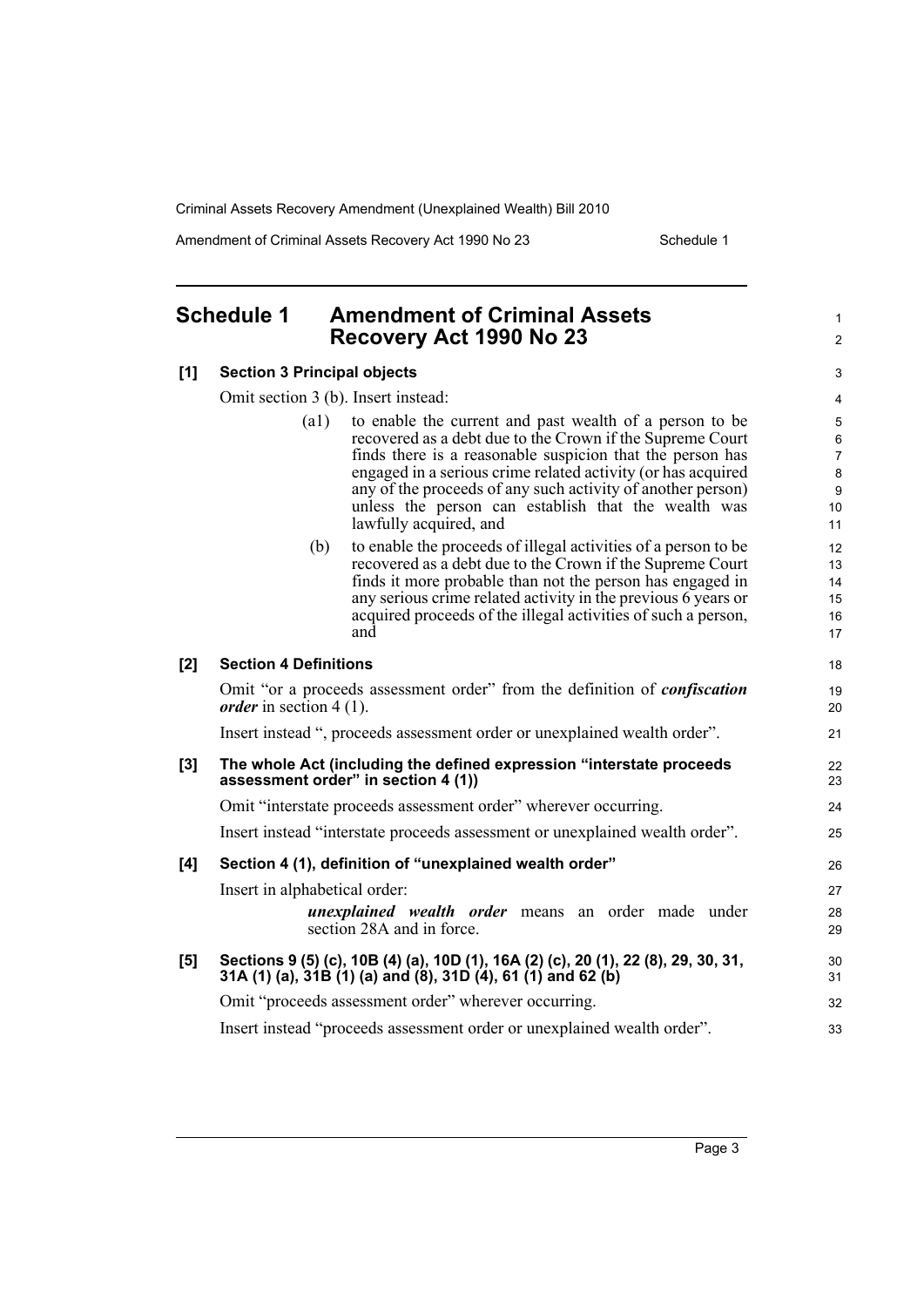| [6] |                                    |     |                             | Section 10A Proceedings for restraining orders                                                                                       | 1                   |
|-----|------------------------------------|-----|-----------------------------|--------------------------------------------------------------------------------------------------------------------------------------|---------------------|
|     |                                    |     |                             | Omit section 10A (1). Insert instead:                                                                                                | $\overline{c}$      |
|     |                                    | (1) |                             | <b>Application for order</b>                                                                                                         | 3                   |
|     |                                    |     |                             | The Commission may apply to the Supreme Court, ex parte, for                                                                         | $\overline{4}$      |
|     |                                    |     |                             | a restraining order in respect of specified interests, a specified                                                                   | 5                   |
|     |                                    |     |                             | class of interests, or all the interests, in property of any person<br>(including interests acquired after the making of the order). | 6<br>$\overline{7}$ |
| [7] |                                    |     | Section 10A (5) (a) and (b) |                                                                                                                                      | 8                   |
|     |                                    |     |                             | Omit the paragraphs. Insert instead:                                                                                                 | 9                   |
|     |                                    |     | (a)                         | in the case of an application in respect of an interest                                                                              | 10                  |
|     |                                    |     |                             | referred to in subsection (1)—the authorised officer<br>suspects that:                                                               | 11<br>12            |
|     |                                    |     |                             | the person whose interest is the subject of the<br>(i)                                                                               | 13                  |
|     |                                    |     |                             | application has engaged in a serious crime related<br>activity or serious crime related activities, or                               | 14<br>15            |
|     |                                    |     | (11)                        | the person whose interest is the subject of the                                                                                      | 16                  |
|     |                                    |     |                             | application has acquired serious crime derived                                                                                       | 17                  |
|     |                                    |     |                             | property because of any such activity of the person                                                                                  | 18                  |
|     |                                    |     | (111)                       | or of another person, or<br>the interest is serious crime derived property,                                                          | 19<br>20            |
|     |                                    |     |                             | and stating the grounds on which that suspicion is based,                                                                            | 21                  |
|     |                                    |     |                             | and                                                                                                                                  | 22                  |
| [8] |                                    |     | Part 3, Division 2, heading |                                                                                                                                      | 23                  |
|     | Omit "Proceeds assessment orders". |     |                             |                                                                                                                                      |                     |
|     | orders".                           |     |                             | Insert instead "Proceeds assessment orders and unexplained wealth                                                                    | 25                  |
|     |                                    |     |                             |                                                                                                                                      | 26                  |
| [9] | <b>Section 26A</b>                 |     |                             |                                                                                                                                      |                     |
|     | Insert before section 27:          |     |                             |                                                                                                                                      |                     |
|     | 26A                                |     |                             | Application for proceeds assessment or unexplained wealth order                                                                      | 29                  |
|     |                                    | (1) |                             | The Commission may apply to the Supreme Court under                                                                                  | 30                  |
|     |                                    |     |                             | section 27 for a proceeds assessment order or under section 28A<br>for an unexplained wealth order (or for both).                    | 31<br>32            |
|     |                                    | (2) |                             | If the Commission applies for both orders against a person, the                                                                      | 33                  |
|     |                                    |     |                             | Supreme Court cannot make both orders, but is to make the order                                                                      | 34                  |
|     |                                    |     |                             | that requires payment of the greater amount.                                                                                         | 35                  |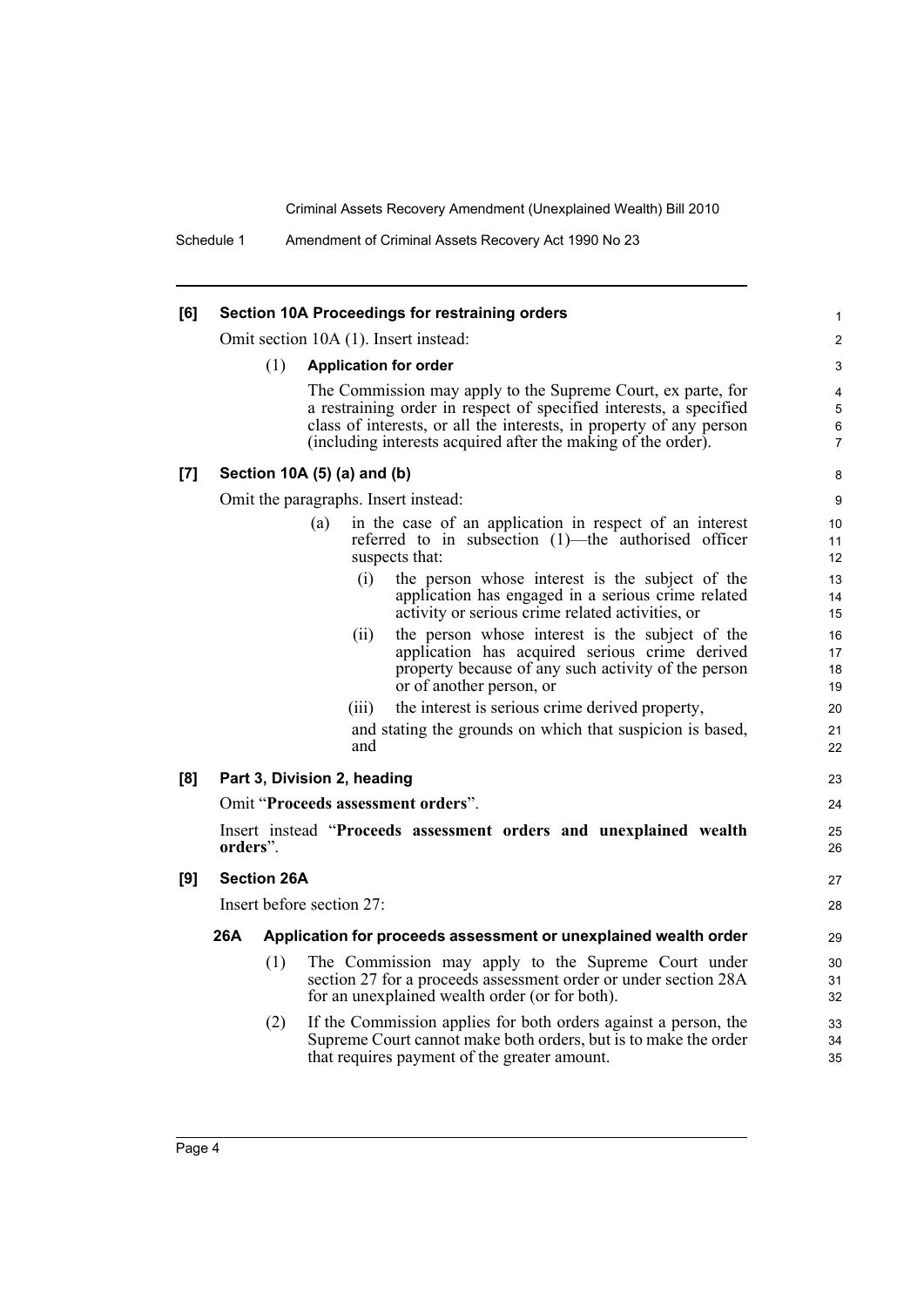| Amendment of Criminal Assets Recovery Act 1990 No 23 | Schedule 1 |
|------------------------------------------------------|------------|
|                                                      |            |

|        |                          | (3)                   | If the Commission applies for only one of the orders, it may<br>before the application is determined extend the application so that<br>it includes an application for the other order.                                                                | $\mathbf{1}$<br>$\overline{2}$<br>3 |  |
|--------|--------------------------|-----------------------|-------------------------------------------------------------------------------------------------------------------------------------------------------------------------------------------------------------------------------------------------------|-------------------------------------|--|
| $[10]$ |                          |                       | Section 27 Making of proceeds assessment order                                                                                                                                                                                                        | $\overline{4}$                      |  |
|        |                          |                       | Omit "person who is 18 years or older" from section 27 (2A).                                                                                                                                                                                          | 5                                   |  |
|        |                          | $18 \text{ years}$ ". | Insert instead "person (other than an individual who is under the age of                                                                                                                                                                              | 6<br>7                              |  |
| $[11]$ |                          |                       | Section 27 (2B), (2C) and (5)–(12)                                                                                                                                                                                                                    | 8                                   |  |
|        |                          |                       | Omit the subsections.                                                                                                                                                                                                                                 | 9                                   |  |
| $[12]$ | proceeds                 |                       | Section 28 Assessment for proceeds assessment order-illegal activity                                                                                                                                                                                  | 10<br>11                            |  |
|        |                          |                       | Omit "an assessment under section 27" from section 28 (1).                                                                                                                                                                                            | 12                                  |  |
|        |                          | section 27".          | Insert instead "an assessment for a proceeds assessment order under                                                                                                                                                                                   | 13<br>14                            |  |
| $[13]$ |                          | <b>Section 28 (6)</b> |                                                                                                                                                                                                                                                       | 15                                  |  |
|        |                          |                       | Omit the subsection.                                                                                                                                                                                                                                  | 16                                  |  |
| $[14]$ |                          |                       | Sections 28A, 28B and 28C                                                                                                                                                                                                                             | 17                                  |  |
|        | Insert after section 28: |                       |                                                                                                                                                                                                                                                       |                                     |  |
|        | 28A                      |                       | Making of unexplained wealth order                                                                                                                                                                                                                    | 19                                  |  |
|        |                          | (1)                   | The Commission may apply to the Supreme Court for an<br>unexplained wealth order requiring a person to pay to the<br>Treasurer an amount assessed by the Court as the value of the<br>unexplained wealth of the person.                               | 20<br>21<br>22<br>23                |  |
|        |                          | (2)                   | The Supreme Court must make an unexplained wealth order if<br>the Court finds that there is a reasonable suspicion that the person<br>against whom the order is sought has, at any time before the<br>making of the application for the order:        | 24<br>25<br>26<br>27                |  |
|        |                          |                       | (a)<br>engaged in a serious crime related activity or serious crime<br>related activities, or                                                                                                                                                         | 28<br>29                            |  |
|        |                          |                       | acquired serious crime derived property from any serious<br>(b)<br>crime related activity of another person (whether or not the<br>person against whom the order is made knew or suspected<br>that the property was derived from illegal activities). | 30<br>31<br>32<br>33                |  |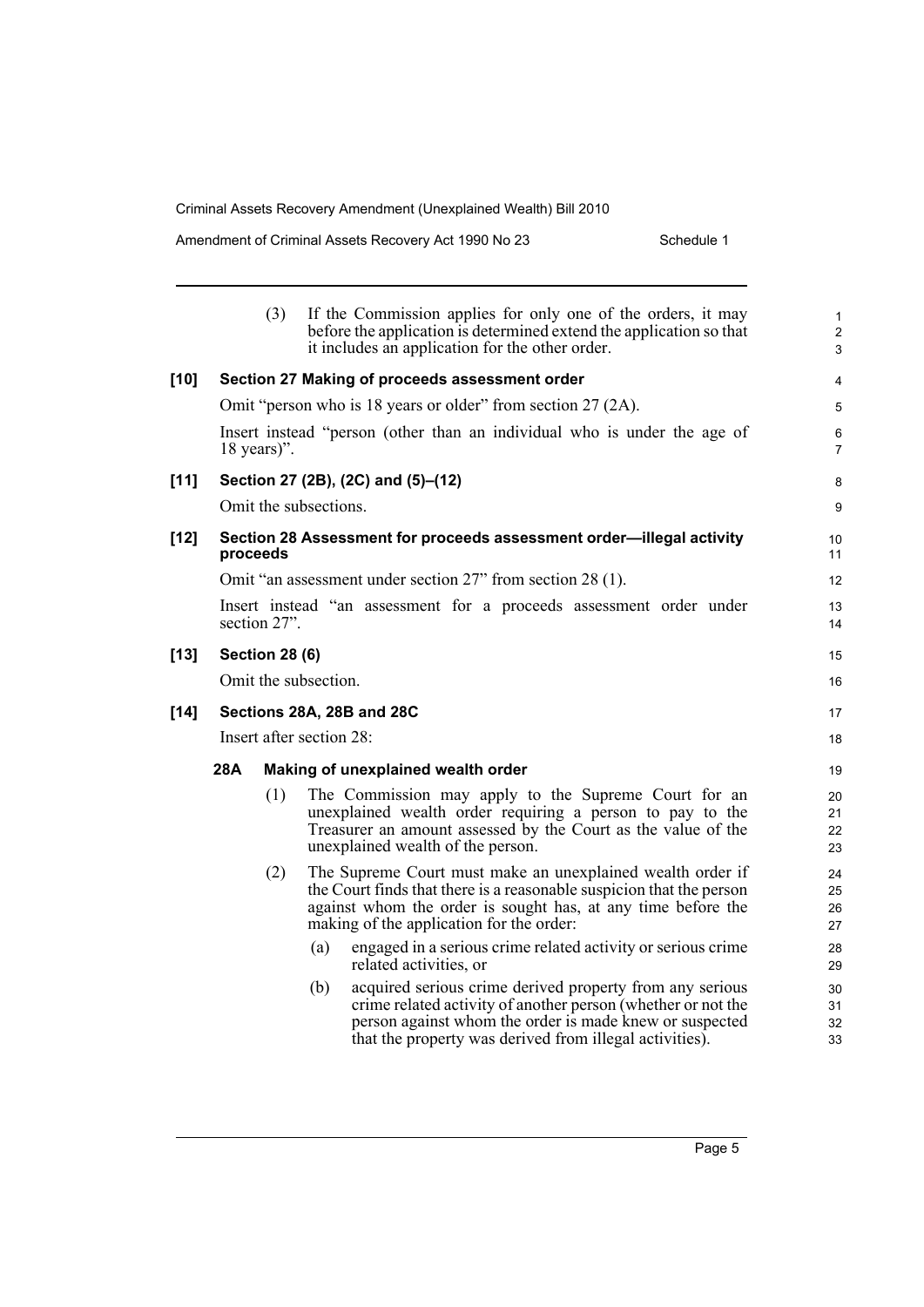|     | (3) | A finding under this section need not be based on a reasonable<br>suspicion as to the commission of a particular offence and can be<br>based on a reasonable suspicion that some offence or other<br>constituting a serious crime related activity was committed.                            | $\mathbf{1}$<br>$\overline{c}$<br>3<br>4 |
|-----|-----|----------------------------------------------------------------------------------------------------------------------------------------------------------------------------------------------------------------------------------------------------------------------------------------------|------------------------------------------|
|     | (4) | The Supreme Court may refuse to make an unexplained wealth<br>order, or may reduce the amount that would otherwise be payable<br>as assessed under section 28B, if it thinks it is in the public<br>interest to do so.                                                                       | 5<br>6<br>7<br>8                         |
|     | (5) | Engagement in a serious crime related activity or the acquisition<br>of serious crime derived property referred to in subsection (2)<br>extends to engagement in an activity or the acquisition of<br>property before the commencement of this section.                                      | 9<br>10<br>11<br>12                      |
| 28B |     | Assessment for unexplained wealth order-unexplained wealth                                                                                                                                                                                                                                   | 13                                       |
|     | (1) | This section applies for the purpose of making an assessment for<br>an unexplained wealth order of the unexplained wealth of a<br>person against whom the order is made.                                                                                                                     | 14<br>15<br>16                           |
|     | (2) | The <i>unexplained wealth</i> of a person is the whole or any part of<br>the current or previous wealth of the person that the Supreme<br>Court is not satisfied on the balance of probabilities is not or was<br>not illegally acquired property or the proceeds of an illegal<br>activity. | 17<br>18<br>19<br>20<br>21               |
|     | (3) | The burden of proof in proceedings against a person for an<br>unexplained wealth order is on the person to prove that the<br>person's current or previous wealth is not or was not illegally<br>acquired property or the proceeds of an illegal activity.                                    | 22<br>23<br>24<br>25                     |
|     | (4) | The <i>current or previous wealth</i> of a person is the amount that is<br>the sum of the values of the following:                                                                                                                                                                           | 26<br>27                                 |
|     |     | (a)<br>all interests in property of the person,                                                                                                                                                                                                                                              | 28                                       |
|     |     | (b)<br>all interests in property that are subject to the effective<br>control of the person,                                                                                                                                                                                                 | 29<br>30                                 |
|     |     | (c)<br>all interests in property that the person has, at any time,<br>expended, consumed or otherwise disposed of (by gift, sale<br>or any other means),                                                                                                                                     | 31<br>32<br>33                           |
|     |     | (d)<br>any service, advantage or benefit provided at any time for<br>the person or, at the person's request or direction, to<br>another person,                                                                                                                                              | 34<br>35<br>36                           |
|     |     | whether acquired, disposed of or provided before or after the<br>commencement of this section and whether within or outside<br>New South Wales.                                                                                                                                              | 37<br>38<br>39                           |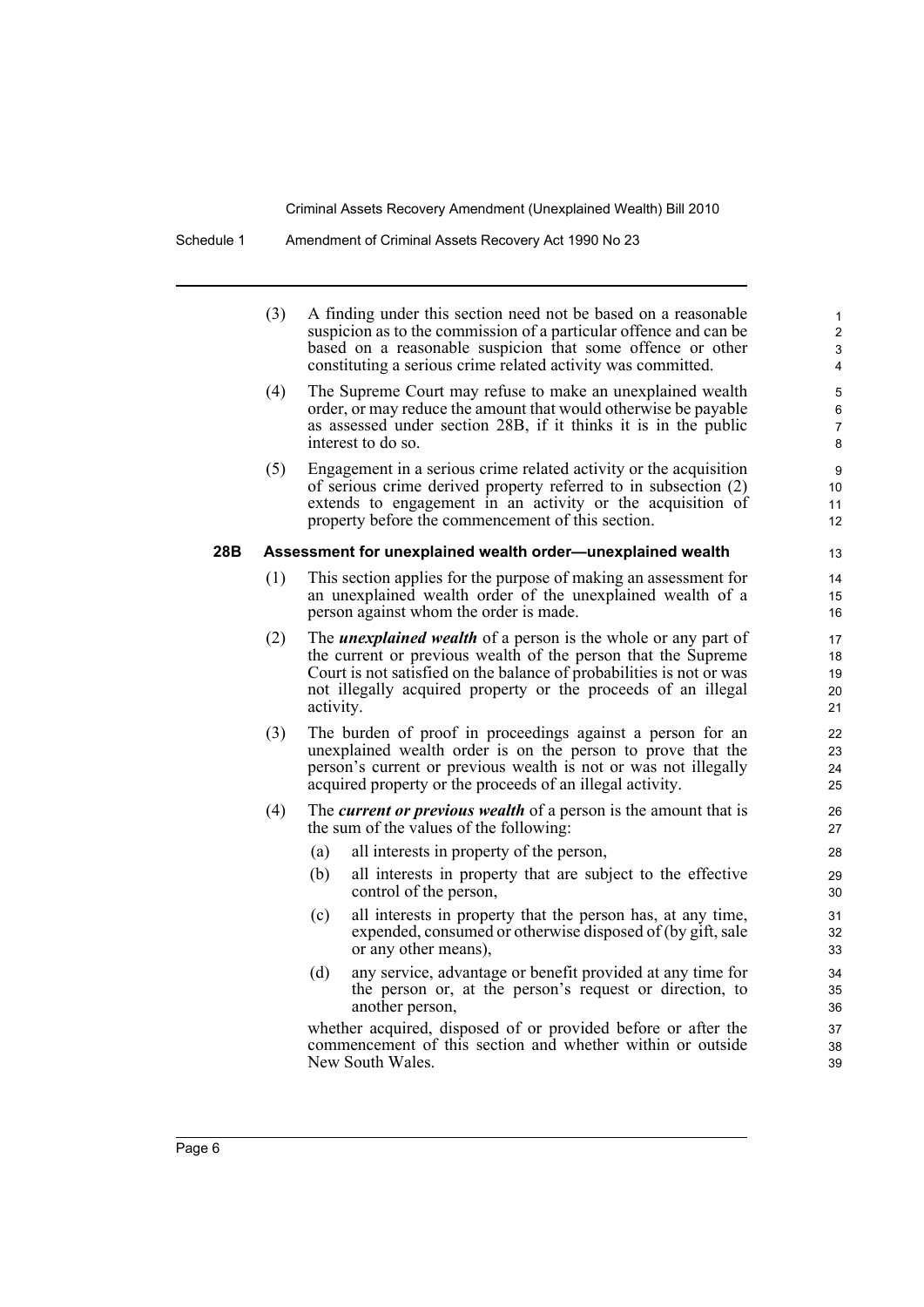Amendment of Criminal Assets Recovery Act 1990 No 23 Schedule 1

|     | (5) |     | In assessing the unexplained wealth of a person, the Supreme<br>Court is not required to consider any current or previous wealth<br>of which the Commission has not provided evidence.                                                                                    | 1<br>$\overline{2}$<br>3 |
|-----|-----|-----|---------------------------------------------------------------------------------------------------------------------------------------------------------------------------------------------------------------------------------------------------------------------------|--------------------------|
|     | (6) |     | The value of any thing included as current or previous wealth is:                                                                                                                                                                                                         | $\overline{4}$           |
|     |     | (a) | in the case of wealth that has been expended, consumed or<br>otherwise disposed of—the greater of:                                                                                                                                                                        | 5<br>6                   |
|     |     |     | the value at the time the wealth was acquired, and<br>(i)                                                                                                                                                                                                                 | 7                        |
|     |     |     | the value immediately before the wealth was<br>(ii)<br>expended, consumed or otherwise disposed of, or                                                                                                                                                                    | 8<br>9                   |
|     |     | (b) | in any other case—the greater of:                                                                                                                                                                                                                                         | 10                       |
|     |     |     | (i)<br>the value at the time the wealth was acquired, and                                                                                                                                                                                                                 | 11                       |
|     |     |     | (ii)<br>the value at the time the application for the<br>unexplained wealth order was made.                                                                                                                                                                               | 12<br>13                 |
| 28C |     |     | General provisions applying to proceeds assessment and<br>unexplained wealth orders                                                                                                                                                                                       | 14<br>15                 |
|     | (1) |     | In assessing the amount payable under an unexplained wealth<br>order, the Supreme Court must deduct the following (but only if<br>those amounts would otherwise be included in the assessment of<br>the amount payable under the order):                                  | 16<br>17<br>18<br>19     |
|     |     | (a) | the value of any interests in property of the defendant<br>forfeited under another confiscation order under this Act or<br>an interstate assets forfeiture order,                                                                                                         | 20<br>21<br>22           |
|     |     | (b) | any amounts paid or payable by the defendant under any<br>previous proceeds assessment order or unexplained wealth<br>order under this Act or any interstate proceeds assessment<br>or unexplained wealth order,                                                          | 23<br>24<br>25<br>26     |
|     |     | (c) | the value of any interests in property of the defendant<br>forfeited under a confiscation order or interstate forfeiture<br>order within the meaning of the <i>Confiscation of Proceeds</i><br>of Crime Act 1989,                                                         | 27<br>28<br>29<br>30     |
|     |     | (d) | any amounts paid or payable by the defendant under any<br>drug proceeds order, pecuniary penalty order or interstate<br>pecuniary penalty order within the meaning of the<br>Confiscation of Proceeds of Crime Act 1989.                                                  | 31<br>32<br>33<br>34     |
|     | (2) |     | The Supreme Court may not make a proceeds assessment order<br>or unexplained wealth order in an application that relates wholly<br>to external serious crime related activity, unless it is satisfied that<br>no action has been taken under a law of the Commonwealth or | 35<br>36<br>37<br>38     |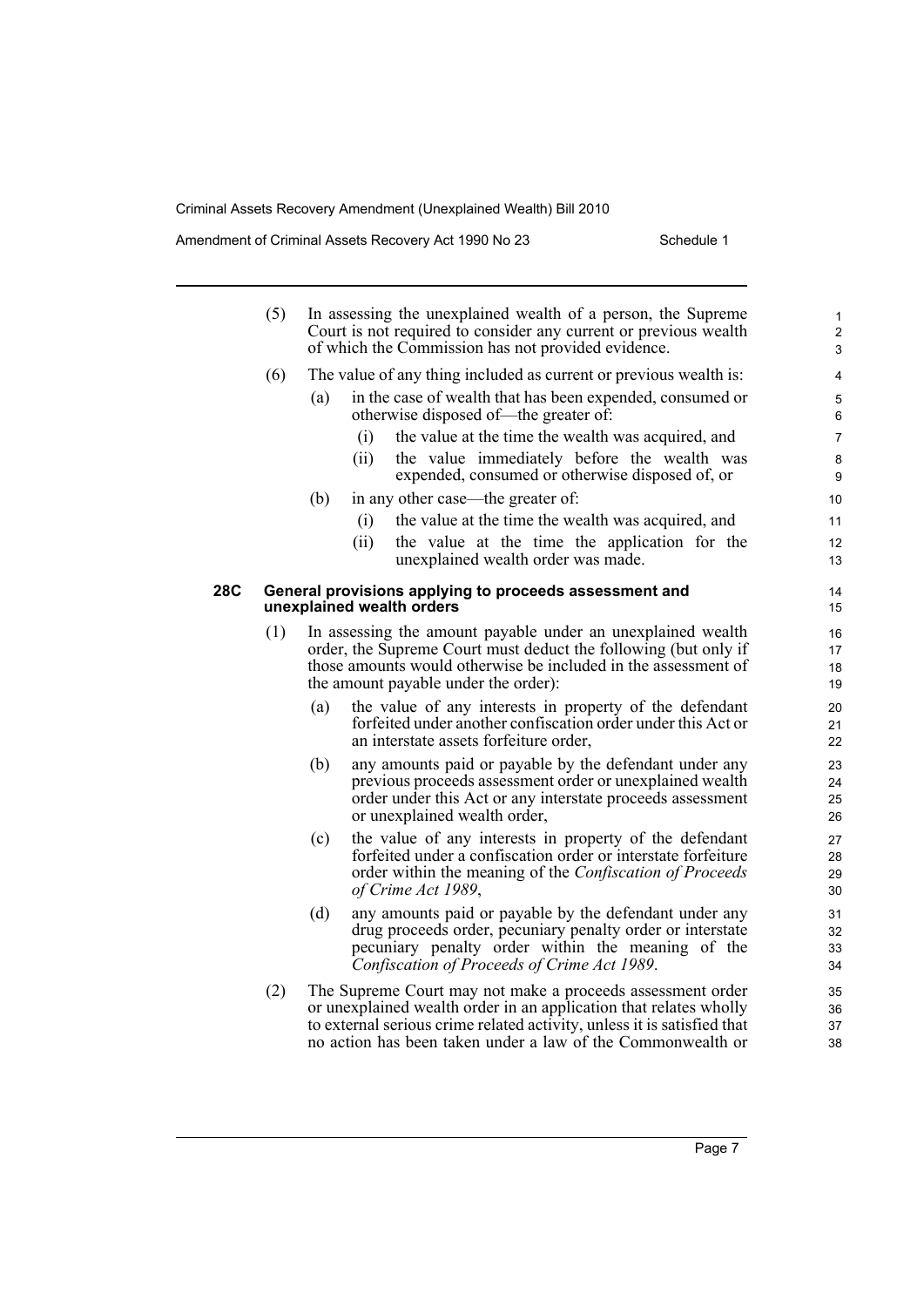any other place outside this State (including outside Australia) in relation to the proceeds of the external serious crime related activity.

- (3) For the purposes of subsection (2), an affidavit by an authorised officer that includes a statement that the officer has made due inquiry and is satisfied that no action has been taken under a law of the Commonwealth or any place outside this State (including outside Australia) against any interests in property in relation to the proceeds of the external serious crime related activity is proof, in the absence of evidence to the contrary, of the matters contained in the affidavit.
- (4) The quashing or setting aside of a conviction for a serious crime related activity does not affect the validity of a proceeds assessment order or unexplained wealth order.
- (5) The making of a proceeds assessment order or unexplained wealth order does not prevent the making under Division 1 of an assets forfeiture order based on the serious crime related activity, or on all or any of the serious crime related activities, in relation to which the proceeds assessment order or unexplained wealth order is made.
- (6) The amount a person is required to pay under a proceeds assessment order or unexplained wealth order is a debt payable by the person to the Crown on the making of the order and is recoverable as such.
- (7) If a proceeds assessment order or unexplained wealth order is made against a dead person, subsection (6) has effect before final distribution of the estate as if the person had died the day after the making of the order.
- (8) The net amount recovered under a proceeds assessment order or unexplained wealth order is to be paid to the Treasurer and credited to the Proceeds Account.
- (9) Notice of an application for a proceeds assessment order or unexplained wealth order is to be given to the person against whom the order is sought and any other person required by the regulations to be given notice.
- (10) The absence of a person entitled to be given notice of a proceeds assessment order or unexplained wealth order does not prevent the Supreme Court from making the order.
- (11) The Supreme Court may, when it makes a proceeds assessment order or unexplained wealth order or at any later time, make any ancillary orders that the Court considers appropriate.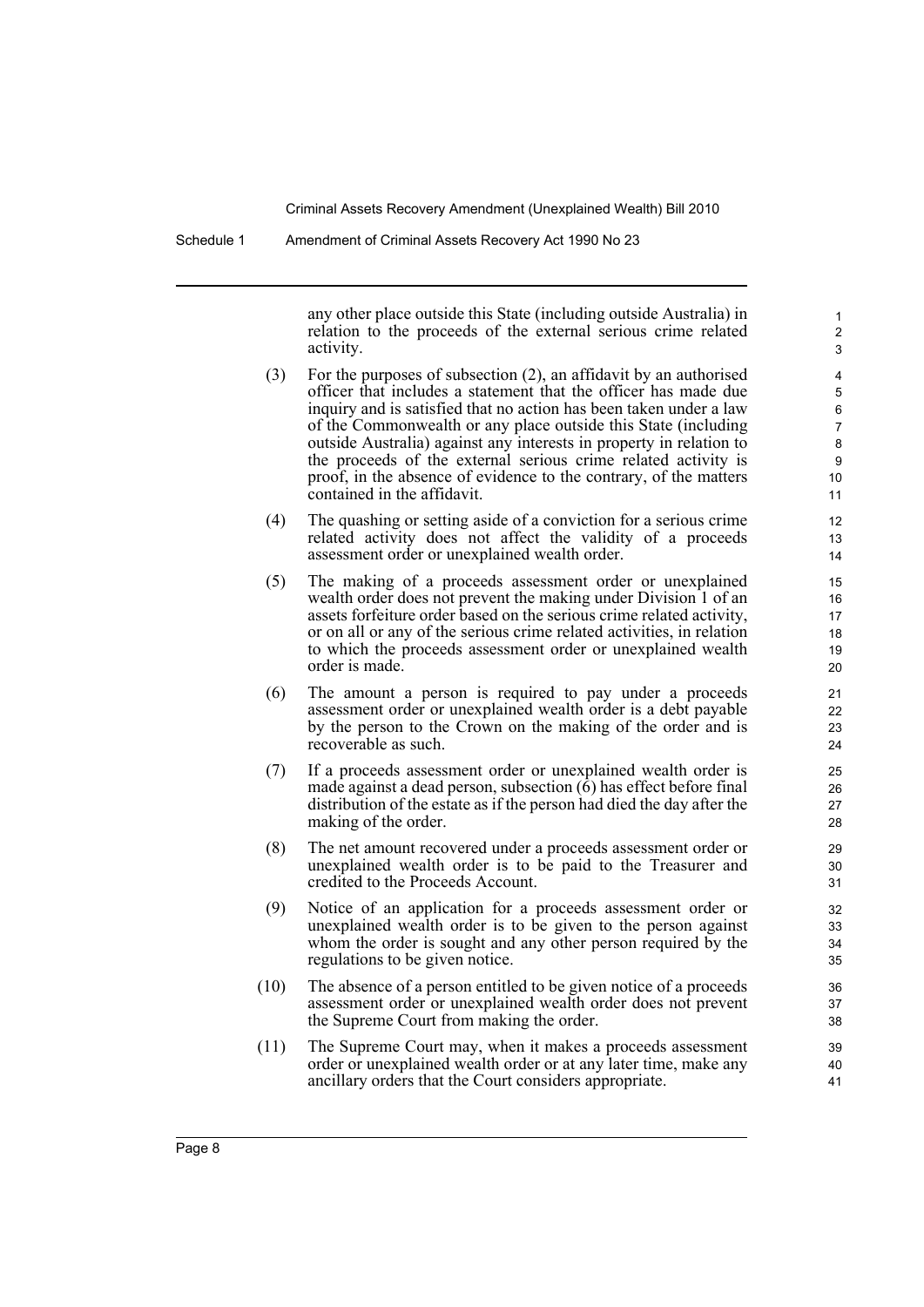Amendment of Criminal Assets Recovery Act 1990 No 23 Schedule 1

|        | (12)                                 | Despite any rule of law, or any practice, relating to hearsay<br>evidence, the Supreme Court may, for the purposes of an<br>application for a proceeds assessment order or unexplained<br>wealth order, receive evidence of the opinion of:                                                                                                                                                                                                                                                | $\mathbf{1}$<br>$\overline{2}$<br>$\ensuremath{\mathsf{3}}$<br>4 |  |
|--------|--------------------------------------|--------------------------------------------------------------------------------------------------------------------------------------------------------------------------------------------------------------------------------------------------------------------------------------------------------------------------------------------------------------------------------------------------------------------------------------------------------------------------------------------|------------------------------------------------------------------|--|
|        | (a)                                  | a member of the NSW Police Force, or                                                                                                                                                                                                                                                                                                                                                                                                                                                       | 5                                                                |  |
|        | (b)                                  | a member of the Australian Federal Police, or                                                                                                                                                                                                                                                                                                                                                                                                                                              | 6                                                                |  |
|        | (c)                                  | an officer of Customs within the meaning of the Customs<br><i>Act 1901</i> of the Commonwealth, or                                                                                                                                                                                                                                                                                                                                                                                         | $\overline{7}$<br>8                                              |  |
|        | (d)                                  | a member or officer of the Commission,                                                                                                                                                                                                                                                                                                                                                                                                                                                     | 9                                                                |  |
|        |                                      | who is experienced in the investigation of illegal activities<br>involving plants or drugs, being an opinion with respect to:                                                                                                                                                                                                                                                                                                                                                              | 10<br>11                                                         |  |
|        | (e)                                  | the amount that was the market value at a particular time<br>of a particular kind of plant or drug, or                                                                                                                                                                                                                                                                                                                                                                                     | 12<br>13                                                         |  |
|        | (f)                                  | the amount, or range of amounts, ordinarily paid at a<br>particular time for the doing of anything in relation to a<br>particular kind of plant or drug.                                                                                                                                                                                                                                                                                                                                   | 14<br>15<br>16                                                   |  |
| $[15]$ |                                      | Section 32 Establishment and use of Proceeds Account                                                                                                                                                                                                                                                                                                                                                                                                                                       | 17                                                               |  |
|        |                                      | Omit section 32 (3) (c). Insert instead:                                                                                                                                                                                                                                                                                                                                                                                                                                                   | 18                                                               |  |
|        | (c)                                  | to the credit of the Victims Compensation Fund<br>established under the Victims Support and Rehabilitation<br>Act 1996—half of the proceeds of proceeds assessment<br>orders or unexplained wealth orders paid to the Proceeds<br>Account (calculated after deducting from the proceeds any<br>amounts payable under paragraph (b) or agreed to be paid<br>to the Commonwealth, another State or a Territory or an<br>authority of the Commonwealth, another State or a<br>Territory), and | 19<br>20<br>21<br>22<br>23<br>24<br>25<br>26<br>27               |  |
| [16]   |                                      | <b>Schedule 1 Savings and transitional provisions</b>                                                                                                                                                                                                                                                                                                                                                                                                                                      | 28                                                               |  |
|        | Insert at the end of clause $1(1)$ : |                                                                                                                                                                                                                                                                                                                                                                                                                                                                                            |                                                                  |  |
|        |                                      | Criminal Assets Recovery Amendment (Unexplained Wealth)                                                                                                                                                                                                                                                                                                                                                                                                                                    | 30                                                               |  |
|        |                                      | Act 2010                                                                                                                                                                                                                                                                                                                                                                                                                                                                                   | 31                                                               |  |